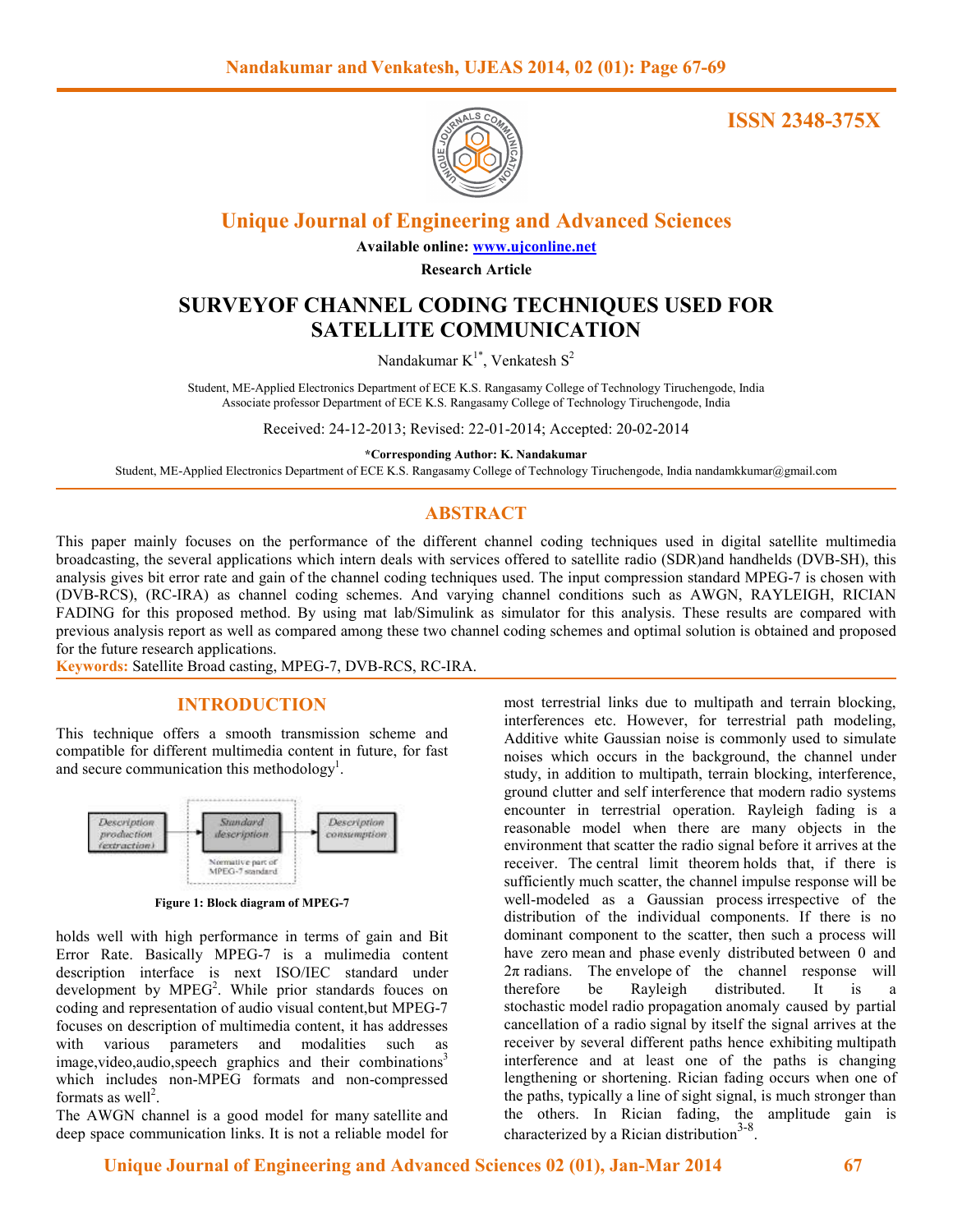### **DIFFERENT CHANNEL CODING TECHNIQUES DVB-RCS**

This standard specifies terminal-to-hub, full IP, asymmetric This standard specifies terminal-to-hub, full IP, asymmetric satellite communications in the form of a return link, It has transmission speeds ranging from 144 kbps to 2 Mbps. It supports flexiable transmission scheme is therefore needed supports flexiable transmission scheme is therefore needed able to support a variety of coding rates and frame sizes for different user service applications. The DVB-RCS turbo code supports twelve frame sizes (ranging from 48 to 864 bit pairs) and seven coding rates, 2/5, 1/2, 2/3, 3/4, 4/5 and 6/7.



**Figure 2: Architecture of DVB-RCS** 

It consists of two double-binary RSC encoders in parallel concatenation, each having 8-states and DVB-RCS [6] turbo codes are well-suited for mobile satellite broadcasting applications, as they can support a wide range of coding rates, that is from to 6/7. In order to obtain even [10] lower coding rates, the additional two feed forward polynomials have been found to achieve the best performance; 17 and 12 in octal form. S-Random interleaver has been found to achieve the form. S-Random interleaver has been found to achieve the best performance compared to other turbo interleaver's been tested. The intra-symbol interleaving has been left unchanged tested. The intra-symbol interleaving has been left unchanged compared to the DVB-RCS standard [8]. The coding rates from 1/5 to 6/7 have been considered and have shown performance improvements from 0.1 to 0.3 dB, depending on from  $1/5$  to  $6/7$  have been considered and have shown<br>performance improvements from 0.1 to 0.3 dB, depending on<br>the coding rate in the presence of an AWGN channel and uncorrelated channels such as RAYLEIGH, RICIAN/FADING channels<sup>9</sup>. uncorrelated channels such as RAYLEIGH,<br>
RICIAN/FADING channels<sup>9</sup>.<br> **RC-IRA**<br>
It is deployed in communication systems operating under a suited for mobile satellite broadcasting<br>ey can support a wide range of coding rates,<br>7. In order to obtain even [10] lower coding

#### **RC-IRA**

wide range of Signal-to-Noise Ratios (SNRs) since the 1980s to provide adaptive Forward Error Correction (FEC), in order to maintain a single encoder/decoder architecture RC schemes are well-suited for practical applications as they guarantee [4] are well-suited for practical applications as they guarantee [4] high throughputs and reliable transmission. Over the past years of research, LDPC codes have been shown that they can provide error-correcting performance comparable to or even better than that of [7] turbo codes Additional benefits of LDPC decoders compared to turbo decoders, include the use of a more suitable structure for high-speed hardware implementations, allowing parallel decoding architectures, correcting performance comparable to or even<br>at of [7] turbo codes Additional benefits of<br>rs compared to turbo decoders, include the use

more specifically IRA codes are a special family of LDPC codes.





**Figure 3: Architecture of DVB-RCS** 

CCSDS channel code solution, consisting of an outer Reed Solomon (RS) code concatenated with an inner Convolutional Solomon (RS) code Convolutional Code (CC) through a block bit interleaver depicts the turbo code used by the CCSDS standard. It makes use of two constituent RSC codes, each one having 16-states and coding rate. The different coding rate options in the CCSDS standard, i.e.  $1/3$ ,  $1/4$  and  $1/6$ , are obtained through appropriate interconnections of the parity bits produced by the two RSC encoders. The appropriate interconnections of the parity bits produced by the two RSC encoders, denoted as in Fig. 3.The interleaver permutation law follows a deterministic procedure, in order to reduce as much as possible the memory storage requirements. There are four input frame length options in this standard, i.e.  $1784$ ,  $3568$ ,  $7136$ , and  $8920$  bits plus an optional larger frame length of 16384 bits. The CCSDS turbo interleaver can be extended to 12280 bits for mobile satellite broadcasting applications, a new S 6140 bits was proposed for DVB-RCS turbo codes, adapted for different applications $^{10}$ . 7-69<br>
are a special family of LE<br> **Example 12**<br> **Example 12**<br> **Example 12**<br> **Example 12**<br> **Example 12**<br> **Example 12**<br> **Example 12**<br> **Example 12**<br> **Example 12**<br> **Example 12**<br> **Example 12**<br> **Example 12**<br> **Example 12**<br> **Exam** length of 16384 bits. The CCSDS turbo<br>be extended to 12280 bits for mobile satellite<br>plications, a new S-random interleaver of size



**Figure 4: System block diagram**

**Unique Journal of Engineering and Advanced Sciences 02 (01), Jan-Mar 201**